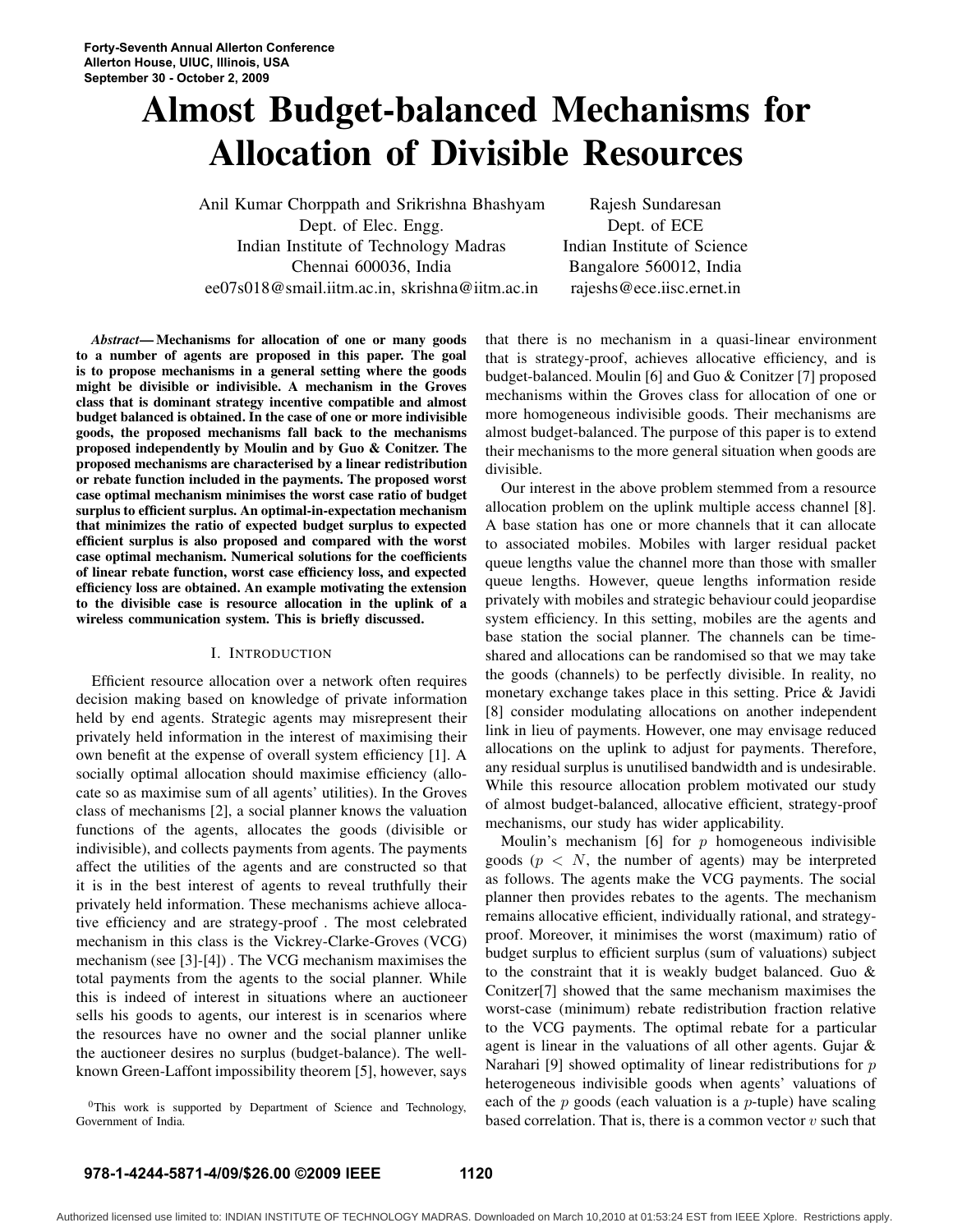any agent *i*'s valuation vector is  $\theta_i v$  where  $\theta_i$  is a scalar private to agent  $i$ . We consider a more general setting than those considered by Moulin[6],Guo & Conitzer [7] and Gujar & Narahari [9]. The valuation function is of the form  $v_i = \theta_i f(.)$ where  $f(.)$  is a homogeneous function common to all agents. Also, the goods can be infinitely divisible.

The assumption that the valuation function is known to the social planner is often unrealistic. Reporting the entire valuation function is a considerable communication burden to the system [10]. Hence, mechanisms for allocation of a divisible good based on agents' scalar bids alone are of interest. If the mechanism allocates based only on the reported scalar bids, then dominant strategy implementation is not possible, and we ought to study Nash equilibria instead [11]. Yang and Hajek [12] proposed a VCG-Kelly mechanism by combining the one dimensional bid idea of Kelly, Maulloo & Tan [13] with the VCG mechanism. The Nash Equilibrium Point (NEP) is shown to be unique and globally stable. The VCG-Kelly mechanism is studied in [12] for the case of a network rate allocation problem. Our proposed almost budget balanced mechanism can be extended to this network setting too.

The rest of the paper is organized as follows. Section II describes the system model and formulates the problem. Section III discusses the worst-case optimal mechanism. It also describes an approach to solve the optimisation problem under the linear redistribution setting. Section IV studies the optimalin-expectation mechanism. Section V describes simulation settings, assumptions, and presents simulation results. Section VI is a concluding summary of the paper.

#### II. SYSTEM MODEL AND PROBLEM FORMULATION

There is a set  $S = \{1, 2, ..., N\}$  of N agents. There is one object which may be divisible or indivisible and it is to be allocated to these agents. The type of agent  $i$ , which is the private information of that agent, is  $\theta_i \in R^+$ . Two examples of type are: (1) the queue length of each agent in the uplink of a wireless communication system, and (2) the amount agents are ready to pay per unit time on a link in a communication network. The profile of types of all the agents is an  $N \times 1$  vector  $\theta \in \Theta$  given by  $\begin{bmatrix} \theta_1 & \theta_2 & \cdots & \theta_N \end{bmatrix}^T$ . Let  $w \in \Theta$  be the profile of reported values of agents. A dominant strategy incentive compatible (DSIC) mechanism should make the dominant strategy of agents to reveal their type truthfully, i.e.,  $w = \theta$ . Since we are considering mechanisms in the class of Groves mechanisms, which are DSIC, we may assume that all agents report their true types.

Let a be an  $N \times 1$  allocation vector taking values in A. The valuation of agent  $i$  is taken to be a function of the allocation and the type of agent i and is denoted by  $v_i(a_i, \theta_i)$ . Let  $a^*$  be the socially optimal allocation, i.e.,

$$
a^*(\theta) = \arg \max_{a \in A} \sum_{i \in S} v_i(a_i, \theta_i).
$$

Let  $a_{-i} \in A_{-i}$  denote  $N \times 1$  allocation vector when the  $i^{th}$ agent is out of contention, i.e., not considered for allocation. So,  $a_{-i,i} = 0$ . Let  $a_{-i}^*$  be the optimal allocation when  $i^{th}$ agent is out of contention, i.e.,

$$
a_{-i}^*(\theta_{-i}) = \arg \max_{a_{-i} \in A_{-i}} \sum_{j \neq i} v_j(a_{-i,j}, \theta_j).
$$

Consider the class of Groves mechanisms with rebate functions [2]. The payment  $p_i(\theta)$  for the  $i^{th}$  agent under this mechanism is as follows:

$$
p_i(\theta) = \sum_{j \neq i} v_j(a_{-i,j}^*(\theta_{-i}), \theta_j))
$$
  
- 
$$
\sum_{j \neq i} v_j(a_j^*(\theta), \theta_j) - r_i(\theta_{-i}),
$$
 (1)

where the first two terms correspond to the VCG mechanism payment, and  $r_i(\theta_{-i})$  is the rebate for agent *i*. The rebate function essentially redistributes some of the VCG payment back to the agents. Note that the rebate is only a function of the types of other agents. The VCG payment for the  $i^{th}$  agent is the difference in the sum of valuations of the other agents caused by the addition of the  $i^{th}$  agent to the system.

The payments are restricted to a class that satisfy following constraints.

1) Feasibility (F) or Weak Budget Balanced: This property ensures that the mechanism need not be subsidized by external supply of money. There is a net payment (budget surplus) from the agents to the mechanism.

$$
\sum_{i \in S} \ p_i(\theta) \ge 0. \tag{2}
$$

Substitution of equation (1) in equation (2) yields

$$
\sum_{i \in S} r_i(\theta_{-i}) \leq \sum_{i \in S} \sum_{j \neq i} v_j(a^*_{-i,j}(\theta_{-i}), \theta_j) - (N-1) \sum_{i \in S} v_i(a^*_{i}(\theta), \theta_i). \quad (3)
$$

Let the right hand side in equation (3) be denoted as  $p_{VCG}(\theta)$ .

2) Individual Rationality (or) Voluntary Participation (VP): This property ensures that the utility of all agents should be greater than or equal to the utility they would get by dropping out of the mechanism. The utility agents would get by not participating is usually taken to be zero. Thus

$$
v_i(a_i^*(\theta), \theta_i) - p_i(\theta) \ge 0, \ \forall i \in N. \tag{4}
$$

Substitution of equation (1) yields

$$
\sum_{j \in S} v_j(a_j^*(\theta), \theta_j) - \sum_{j \neq i} v_j(a_{-i,j}^*(\theta_{-i}), \theta_j) + r_i(\theta_{-i}) \geq 0, \ \forall i \in N,
$$

or, equivalently

$$
r_i(\theta_{-i}) \geq \sum_{j \neq i} v_j(a^*_{-i,j}(\theta_{-i}), \theta_j) - \sum_{j \in S} v_j(a^*_j(\theta), \theta_j), \ \forall i \in N. \tag{5}
$$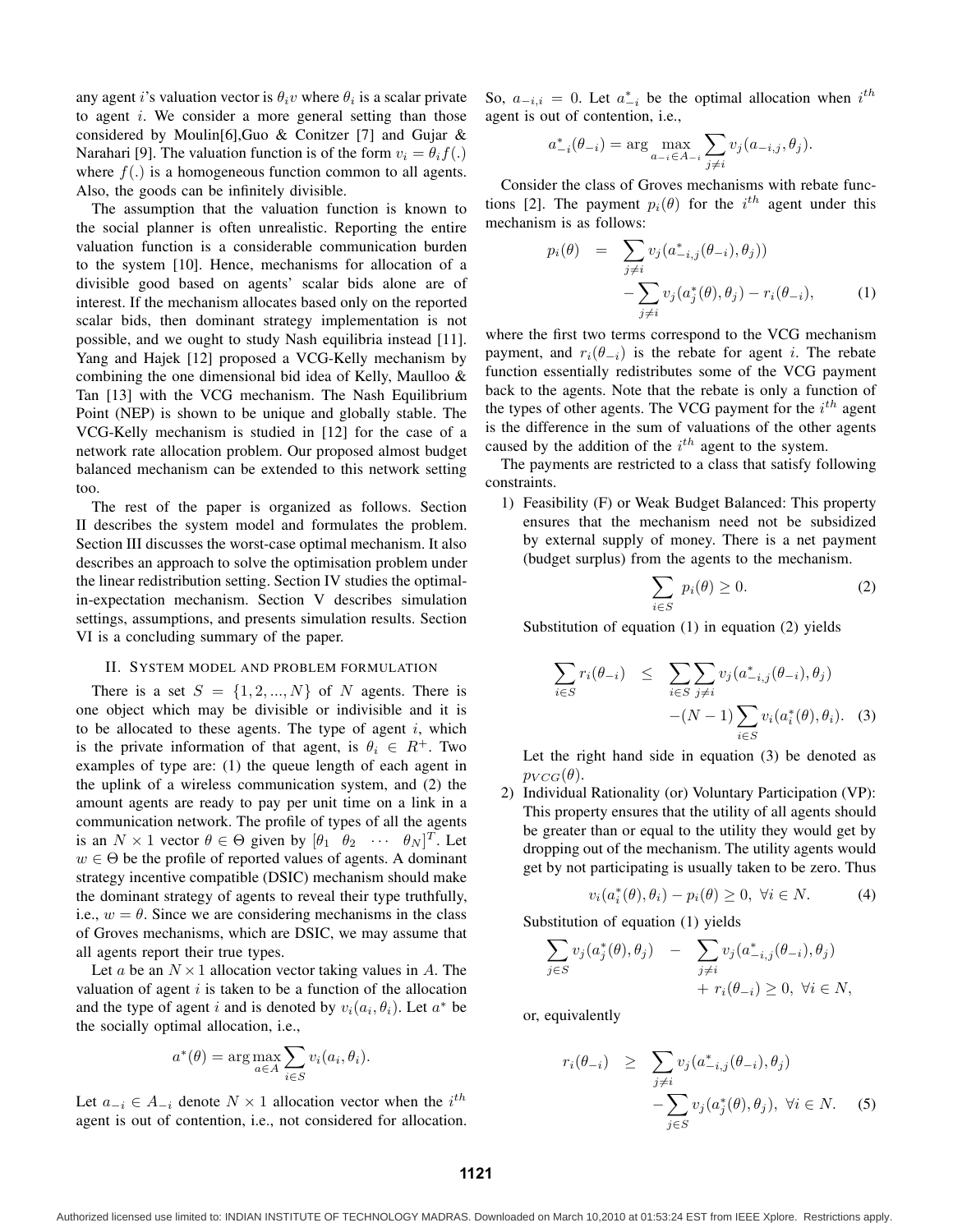Let the right hand side in equation (5) be denoted as  $n_i(\theta)$ .

Adding all the  $N$  constraints in equation (5) and using equation (3), we get

$$
p_{VCG}(\theta) - \sum_{i \in S} v_i(a_j^*(\theta), \theta_i) \le \sum_{i \in S} r_i(\theta_{-i}) \le p_{VCG}(\theta).
$$

3) Anonymity: The mechanism treats all the agents the same, i.e., if agents' valuations are permuted, then so are the rebates.

Now, the problem is to find a payment which satisfies the above constraints, from within the class of Groves mechanisms, such that the resulting mechanism is almost budget balanced. We now make this precise.

#### III. WORST-CASE OPTIMAL MECHANISM

Moulin proposed a mechanism in [6] that minimizes the  $\sum_{i \in S} v_i(a_j^*(\theta), \theta_i)$ . The worst case efficiency loss is the *worst case efficiency loss.* Let the efficient surplus be  $\sigma_v(\theta)$  = maximum ratio of budget surplus to the efficient surplus over all possible  $\theta$ , given by

$$
L(N) = \max_{\theta} \frac{\sum_{i} p_i(\theta)}{\sigma_v(\theta)}.
$$
 (6)

The problem is to find a mechanism defined by the payments that minimises  $L(N)$  subject to the constraints given in equations (3) and (5), i.e.,

$$
\min_{p(\theta)} \max_{\theta} \frac{\sum_{i} p_i(\theta)}{\sigma_v(\theta)},
$$

or, equivalently

$$
\min_{r} \max_{\theta} \frac{p_{VCG}(\theta) - \sum_{i} r_i(\theta_{-i})}{\sigma_v(\theta)}.
$$
 (7)

This optimal mechanism has been derived in [6] for the case when the goods are indivisible. The same mechanism has also been independently found in [7] using only linear redistribution schemes. In this paper, we propose a solution for the case when the goods are divisible.

## *A. Linear redistribution mechanism*

We restrict attention to the following form of linear redistribution schemes. Let  $\overline{v}(a_{-i}, \theta_{-i})$  denote the vector of valuations of all agents except the  $i<sup>th</sup>$  agent when allocation is  $a_{-i}$  and types are  $\theta_{-i}$ . It is a column vector with  $N-1$ elements which are ordered in ascending order of agent index. Define

$$
\overline{m}_i(\theta_{-i}) = \sum_{a_{-i} \in A_{-i}} \overline{v}(a_{-i}, \theta_{-i})
$$

to be the column vector whose elements are sum of valuations obtained from all possible allocations without the  $i^{th}$  agent. The summation in the above equation becomes an integral in the divisible case and is given by

$$
\overline{m}_i(\theta_{-i}) = \int_{a_{-i} \in A_{-i}} \overline{v}(a_{-i}, \theta_{-i}) da_{-i}.
$$
 (8)

Let  $m_i(\theta_{-i})$  be made of components of  $\overline{m}_i(\theta_{-i})$  ordered in descending order of values. The rebate is a linear combination of the  $m_i(\theta_{-i})$  and is given by

$$
r_i(\theta_{-i}) = c^t.m_i(\theta_{-i}),\tag{9}
$$

where  $c = [c_1, c_2, ..., c_{N-1}]^t$  is coefficient vector of  $N-1$ elements.

We may thus state the optimisation problem for the linear redistribution scheme using equations  $(3)$ ,  $(5)$ ,  $(7)$  and  $(9)$  as: Problem (**P**):

$$
\min_{c} \max_{\theta} \quad \frac{p_{VCG}(\theta) - \sum_{i} c^{t} m_i(\theta_{-i})}{\sigma_v(\theta)} = \min_{c} \quad \Phi(c)
$$

subject to

1)  $\sum_i c^t.m_i(\theta_{-i}) \leq p_{VCG}(\theta), \ \forall \ \theta,$ 2)  $c^t.m_i(\theta_{-i}) \geq n_i(\theta), \ \forall \ i \in N, \ \forall \ \theta.$ 

The objective function  $\Phi$  is a convex function since it is a maximum over a family of affine functions with coefficients parametrized by  $\theta \in \Theta$ . In constraint 1, let  $C_1(\theta)$  be a set of feasible coefficients for a given value of  $\theta$ . This defines a half plane which is a convex set. Let  $C_1 = \bigcap_{\theta} C_1(\theta)$ . The intersection of half planes is again convex. Thus  $\tilde{C}_1$  is a convex set. In constraint 2, let  $C_2(\theta)$  be a set of feasible coefficients for given value of  $\theta$ . Let  $C_2 = \bigcap_{\theta} C_2(\theta)$ . Similarly,  $C_2$  is also a convex set. Let  $C = C_1 \bigcap C_2$  be the set of coefficients which satisfies both constraints. Then,  $C$  is also a convex set. Thus Problem **P** is a convex optimisation problem.

The problem **P** can be rewritten as a new minimisation problem by introducing one additional constraint as,

$$
\min_{c, L(N)} L(N), \tag{10}
$$

subject to

- 1)  $\sum_i c^t \cdot m_i(\theta_{-i}) \leq p_{VCG}(\theta), \ \forall \ \theta,$ 2)  $c^t.m_i(\theta_{-i}) \geq n_i(\theta), \ \forall \ i \in N, \ \forall \ \theta,$
- 3) An additional constraint:

$$
\frac{p_{VCG}(\theta) - \sum_{i} c^t.m_i(\theta_{-i})}{\sigma_v(\theta)} \le L(N), \ \forall \ \theta,
$$

or, equivalently

$$
\sum_{i} c^{t} m_{i}(\theta_{-i}) + L(N)\sigma_{v}(\theta) \ge p_{VCG}(\theta), \ \forall \ \theta. \tag{11}
$$

We next restrict attention to valuation of the  $i^{th}$  agent of the form  $v_i = \theta_i f(a_i)$ , where  $f(\cdot)$  is a differentiable nondecreasing concave function over  $\mathbb{R}^+$  with  $f(0) = 0$ .

The case of allocation of  $p$  homogeneous indivisible goods to  $N$  agents as considered by Moulin [6] and Guo  $&$  Conitzer [7] is a special case of the above valuation function and the allocation set. Indeed, let  $f(x) = x \forall x \in \mathbb{R}^+$  and A is such that  $\sum_i a_i = 1$ . In this case, the above optimisation problem can be reduced to the linear program solved by them. Another interesting case is when  $f(\cdot)$  is linear in  $\mathbb{R}^+$  and A is such that  $\sum_i a_i = p$ . Then all the p goods will be allocated to the agent having the highest value of  $\theta$ . This case will essentially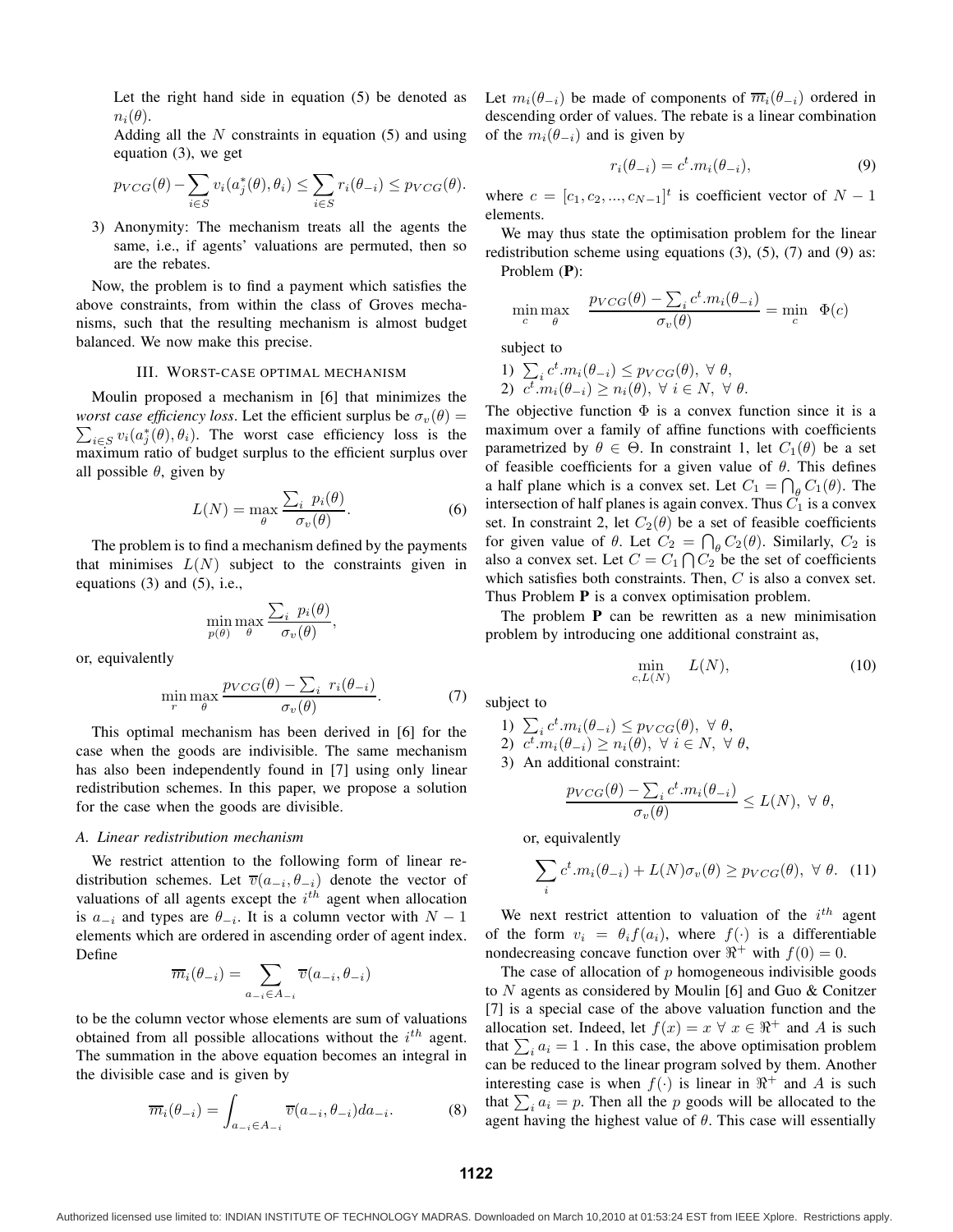reduce to the allocation of one indivisible good to  $N$  agents as solved in [6] and [7].

Consider now the allocation of a single divisible good to  $N$ agents. The optimal allocation solves

$$
a^*(\theta) = \arg \max_{a \in A} \sum_i \theta_i f(a_i).
$$

From equation (8), the  $j^{th}$  term of  $\overline{m}_1(\theta_{-1})$  will be

$$
\int_{A_{-1}} \theta_j f(a_j) \, da_{-1} \propto \theta_j \int_{A_j} f(a_j) \, da_j \propto \theta_j.
$$

Due to symmetry, we have

$$
\overline{m}_i(\theta_{-i}) = (\theta_1 \ \theta_2 \ \cdots \ \theta_{i-1} \ \theta_{i+1} \ \cdots \theta_N)^t.
$$

We now assume without loss of generality that  $\theta_1 \geq \theta_2 \geq \cdots \geq \theta_N$ , and therefore  $m_i(\theta_{-i}) =$  $(\theta_1 \ \theta_2 \ \cdots \ \theta_{i-1} \ \theta_{i+1} \ \cdots \theta_N)^T$ . The rebate function may now be written as

$$
r_i(\theta_{-i}) = c^t * \begin{pmatrix} \theta_1 \\ \theta_2 \\ \vdots \\ \theta_{i-1} \\ \theta_{i+1} \\ \vdots \\ \theta_N \end{pmatrix} . \tag{12}
$$

Using equation (12), problem **P** becomes:

$$
\min_{c, L(N)} L(N) \tag{13}
$$

subject to,

1) 
$$
\sum_{i=1}^{N-1} c_i (i\theta_{i+1} + (N-i)\theta_i) \leq p_{VCG}(\theta), \forall \theta,
$$
  
\n2) 
$$
r_i(\theta_{-i}) \geq n_i(\theta), \forall \theta, \forall i \in N,
$$
  
\n3) 
$$
\sum_{i=1}^{N-1} c_i (i\theta_{i+1} + (N-i)\theta_i) + L(N)\sigma_v(\theta) \geq p_{VCG}(\theta), \forall \theta.
$$
  
\nLet  $c_i = (1, 1, 0, \ldots, 0)$  with k consecutive 1's Putting

Let  $e_k = (1, \ldots, 1, 0, \ldots, 0)$  with k consecutive 1's. Putting  $\theta = e_1$ , we get  $p_{VCG}(\theta) = 0$  and  $n_i(\theta) = 0 \ \forall i \geq 2$ . Therefore, using constraint 1, we get  $(N - 1)c_1 \leq 0$ . Using constraint 2, we get  $r_2(\theta_{-2}) = c_1 \geq 0$ . Thus  $c_1 = 0$ . The following lemma is useful in simplifying constraint 2.

*Lemma 1:* The following system of inequalities are equivalent.

(a) 
$$
r_i(\theta_{-i}) \ge n_i(\theta), \forall \theta, \forall i \in N
$$
  
\n(b)  $\sum_{i=2}^k c_i \ge 0, \forall k = 2, 3, ..., N - 1.$ 

*Proof:* (a)  $\Rightarrow$  (b): The definition of  $n_i(\theta)$  in the right-hand side of equation (5) and the form of the valuation function  $v_i(a_i, \theta_i) = \theta_i f(a_i)$  yields

$$
n_i(\theta) = \sum_{j \neq i}^{N} \theta_j f(a^*_{-i,j}(\theta_{-i})) - \sum_{j=1}^{N} \theta_j f(a^*_{j}(\theta)) \leq 0. \quad (14)
$$

The last inequality is because  $a_{-i}^*$  is inefficient allocation when compared with  $a^*(\theta)$  when all the N agents are active.

Next the rebates are given by,

$$
r_i(\theta_{-i}) = c_2\theta_2 + \cdots + c_{i-1}\theta_{i-1} + c_i\theta_{i+1} + \cdots + c_{N-1}\theta_N.
$$

Consider  $\theta = e_k$  for  $k = 2, 3, ..., N - 1$ . We then have

$$
r_{k+1}(\theta_{-(k+1)}) = \sum_{i=2}^{k} c_i
$$

and

$$
n_{k+1}(\theta) = \sum_{j \neq k+1}^{N} \theta_j f(a_{-(k+1)j}^*(\theta_{-(k+1)})) - \sum_{j=1}^{N} \theta_j f(a_j^*(\theta))
$$
  
= 
$$
\sum_{j=1}^{k} f(a_{-(k+1)j}^*(\theta_{-(k+1)})) - \sum_{j=1}^{k} f(a_j^*(\theta))
$$
  
= 0

because  $a_{-(k+1)}^*(\theta_{-(k+1)}) = a^*(\theta)$  as a consequence of the fact that  $\theta_{-(k+1)} = \theta = e_k$ .

Putting these together,  $\sum_{i=2}^{k} c_i \ge 0 \ \forall k = 2, 3, ..., N - 1$ .

(b)  $\Rightarrow$  (a): From Lemma 1 proved by Guo & Conitzer in [7], if  $\sum_{i=2}^{k} c_i \ge 0$  for all  $k = 2, 3, ..., N - 1$  then,  $c_2 \theta_2 + c_1 \theta_1$  $\cdots + c_{i-1}e_{i-1}$  +  $c_i\theta_{i+1}$  +  $\cdots$  +  $c_{N-1}\theta_N \geq 0$  for all  $\theta_1 \geq$  $\theta_2 \ge \theta_3 \cdots \ge \theta_N$ . Consequently  $r_i(\theta_{-i}) \ge 0 \ \forall i \in N$  and the reverse implication follows from equation 14. This proves the lemma.

Problem **P** therefore becomes

$$
\min_{c_2,\ldots,c_{N-1},L(N)} L(N) \tag{15}
$$

subject to

1) 
$$
\sum_{i=2}^{N-1} c_i (i\theta_{i+1} + (N-i)\theta_i) \leq p_{VCG}(\theta), \forall \theta,
$$
  
\n2) 
$$
\sum_{i=2}^{k} c_i \geq 0, \forall k = 2, 3, ..., N-1,
$$
  
\n3) 
$$
\sum_{i=2}^{N-1} c_i (i\theta_{i+1} + (N-i)\theta_i) + L(N)\sigma_v(\theta) \geq p_{VCG}(\theta), \forall \theta.
$$

The above convex optimisation problem is numerically solved to obtain the optimal coefficients of the linear rebate function. The simulation results are studied in section 5.

## IV. OPTIMAL-IN-EXPECTATION MECHANISM

In some scenarios, the worst case  $\theta$  profiles may not occur very often. One may wish to minimize the efficiency loss in an expected sense. Thus, we design another mechanism in the class of Groves mechanisms which is optimal in expectation. The prior distribution over the agents' types are assumed to be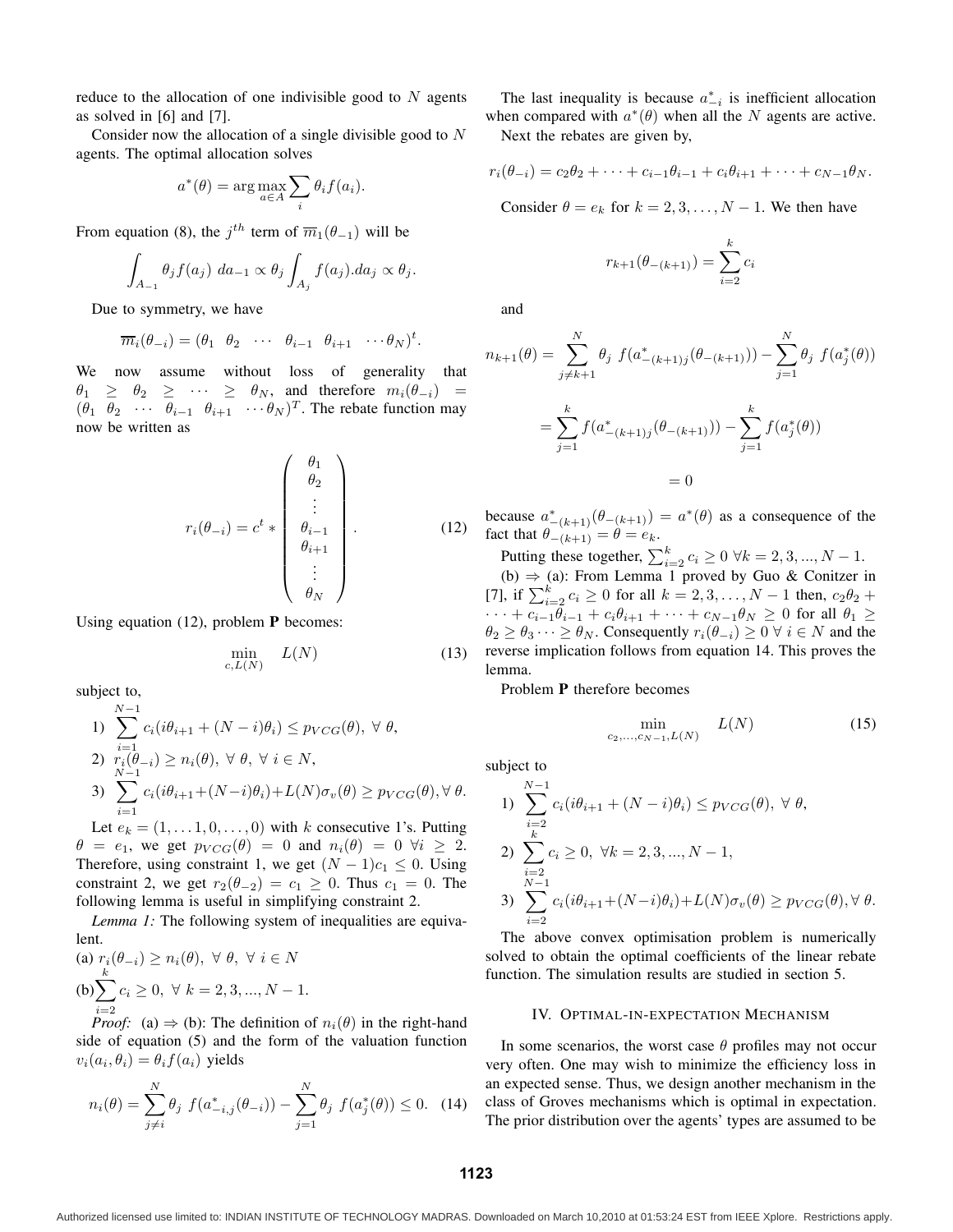known and the objective is to minimise the expected efficiency loss given by

$$
E\left[p_{VCG}(\theta) - \sum_{i=1}^{N} r_i(\theta_{-i})\right] \tag{16}
$$

$$
E\left[\sum_{i \in S} v_i(a_i^*(\theta), \theta_i)\right]
$$

subject to the same constraints (F and VP) as in the worst case problem. By using the same form of linear rebate function as proposed above, the objective function becomes (for all  $\theta_1 \geq \theta_2 \geq \cdots \geq \theta_{N-1} \geq \theta_N$  and variables  $c_2, \cdots, c_{N-1}$ )

$$
E\left[p_{VCG}(\theta)\right] - E\left[\sum_{i=2}^{N-1} c_i (i\theta_{i+1} + (N-i)\theta_i)\right] - E\left[\sigma_v(\theta)\right].
$$
 (17)

Given prior distributions, the quantities  $E[\theta_i], E[\sigma_i(\theta)]$  and  $E[p_{VCG}(\theta)]$  are constants. Thus the problem becomes,

$$
\max_{c_2,\dots,c_{N-1}} \sum_{i=2}^{N-1} c_i (iE[\theta_{i+1}] + (N-i)E[\theta_i]), \qquad (18)
$$

subject to,

1) 
$$
\sum_{i=2}^{N-1} c_i (i\theta_{i+1} + (N-i)\theta_i) \leq p_{VCG}(\theta), \ \forall \ \theta,
$$
  
2) 
$$
\sum_{i=2}^{k} c_i \geq 0, \ \forall k = 2, 3, ..., N-1.
$$

The above convex optimisation problem is also numerically solved to obtain the optimal coefficients of the linear rebate function.

#### V. SIMULATION SETUP AND RESULTS



Fig. 1. Worst efficiency loss of worst case optimal and VCG mechanisms

In the two convex optimisation problems above, some constraints are a function of  $\theta \in \Theta = [0, 1]^N$ . We thus have a continuum of half-space constraints whose intersection is C. Guo & Conitzer [7] proved that the constraints obtained with  $\theta$  profiles as  $e_k = (1, 1, \dots, 1, 0, \dots, 0)$  with k 1's for  $k = 0, 1, ..., N$  are enough to specify the feasible region in the case of indivisible goods. We also start with these  $\theta$ profiles. However, it was observed from simulations that these  $\theta$  profiles are not enough to characterise the feasible region for the divisible goods case. Therefore, additional constraints were obtained by sampling 50 random values of  $\theta$  uniformly on  $\Theta$ . This yielded an approximation  $\hat{C}$  of  $C$  that contained C. The coefficients of the rebate function are now obtained by numerically solving the minimisation over  $\hat{C}$ . It was observed that  $C$  approximated the actual feasible region well because the coefficients generated using this feasible region did not violate the constraints for 10000  $\theta$ 's sampled uniformly on  $\Theta$ .

Worst case efficiency loss of our proposed mechanism is obtained by simulation for the valuation function  $v_i$  =  $\theta_i \log(1 + a_i)$ . The set A is defined by the set of all allocation vectors that satisfy  $\sum_i a_i = 1$ .  $\theta$  is uniform on  $\Theta$ . The optimal allocation satisfies,

$$
a_i^*(\theta) = \left[\frac{\theta_i}{\lambda(\theta)} - 1\right]_+.
$$

The worst case efficiency loss  $(L(N))$  and coefficients  $c_2, c_3, \cdots, c_{N-1}$  are obtained by solving the optimisation problem numerically. For the optimal-in-expectation mechanism, the feasibility region is obtained in an analogous fashion with the modified objective function. Since  $\theta$  is uniformly distributed on  $\Theta$  and then subsequently ordered, the ordered quantities satisfy  $E[\theta_i] = \frac{N-i+1}{N+1}, i = 1, 2, \cdots, N$ . The coefficients  $c_2, c_3, \cdots, c_{N-1}$  are obtained by solving the optimisation problem on the approximate feasible region. Efficiency losses for 20000  $\theta$  profiles are calculated under these coefficients. The expected efficiency loss is obtained by taking the sample mean. The worst efficiency loss for optimal-in-expectation mechanism is obtained by calculating the efficiency losses for the  $e_k$  profiles and 20000 uniformly sampled  $\theta$  profiles followed by an identification of the worst case among them.

The worst case optimal mechanism is compared with VCG mechanism and optimal-in-expectation mechanism in Figure 1 for worst case efficiency loss. It is observed that as number of agents increases the worst case efficiency loss reduces for the worst case optimal mechanism. On the other hand, the worst case efficiency loss converges to 1 for the VCG mechanism. As expected, the optimal-in-expectation performs poorly in the worst case sense compared to worst case optimal mechanism, especially for large number of agents. In Figure 2, the expected efficiency loss of the optimal-in-expectation mechanism is compared with the worst case optimal and VCG mechanisms. It can be seen from Figure 2 that the optimal in expectation mechanism outperforms the other two mechanisms in the expectation sense. The expected efficiency loss of the optimal-in-expectation and worst case mechanisms reduce as the number of agents increases. On the other hand, the expected efficiency loss of the VCG mechanism increases